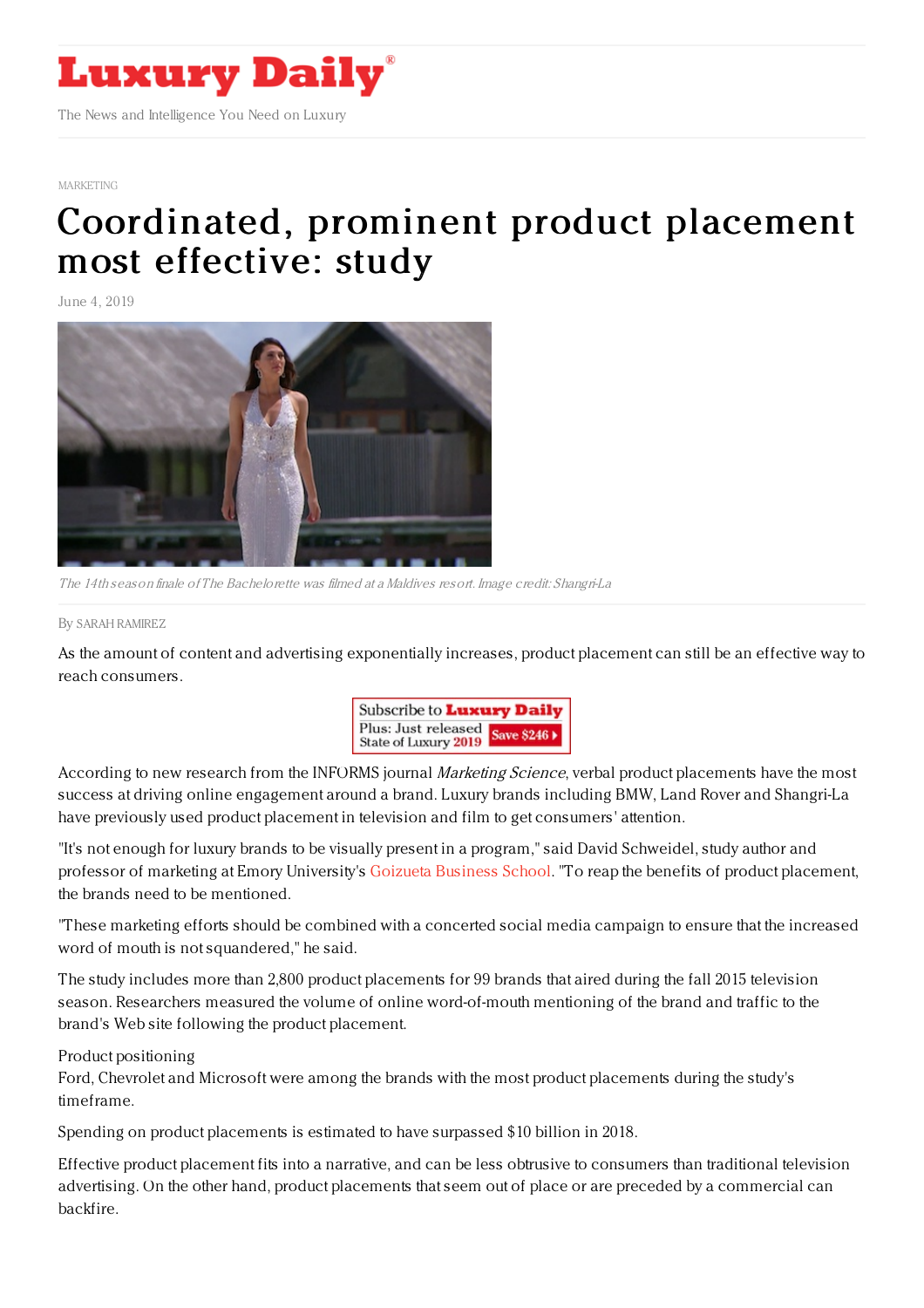

The HBO series Sex and the City was known for frequent mentions of luxury brands.

Since many consumers now multitask on their smartphones while viewing television, online engagement was used to measure the response to product placement.

Researchers identified different categories of product placement, ranging from implied visual placement to audiovisual placement, in which a product is clearly seen and mentioned.

Sixty-six percent of product placements are direct visual placements, while only 3 percent are audiovisual. Placements lasted for an average of one minute.

In terms of audiovisual placements, 22 percent involved a fictional character interacting with a product and 45 percent featured a real character, such as a television host, interacting with a product. These placements also had the longest duration at an average of 101 seconds.

Because of the immediacy of the platform, Twitter posts mentioning the featured products and brands were tallied for the study's online word-of-mouth data. Online browsing metrics were also evaluated.

On average, brands saw a 13 percent increase in Web traffic and a 16 percent boost in online word-of-mouth in the 10 minutes post-placement when compared to the 10 minutes prior to placement.

Audiovisual placements lead to the most increased engagement online. Online word-of-mouth and Web traffic grew 81 and 28 percent, respectively.

Direct visual placements had the least impact on online engagement, with word-of-mouth increasing less than 10 percent post-placement.



Land Rover has <sup>a</sup> role on <sup>a</sup> Hulu series. Image courtesy of Land Rover

Many luxury brands receive organic mentions from television writers, but Prada, Gucci and Chanel are the labels who have been referenced the most.

Luxury fashion platform Winkelstraat.nl analyzed more than 100 popular TV shows with at least 50 episodes, 30 of which were broadcast after 2000. Of the top 12 shows with the most brand mentions, almost all cater largely to a female audience (see [story](https://www.luxurydaily.com/prada-proves-most-popular-brand-for-television-name-dropping/)).

Luxury product placement